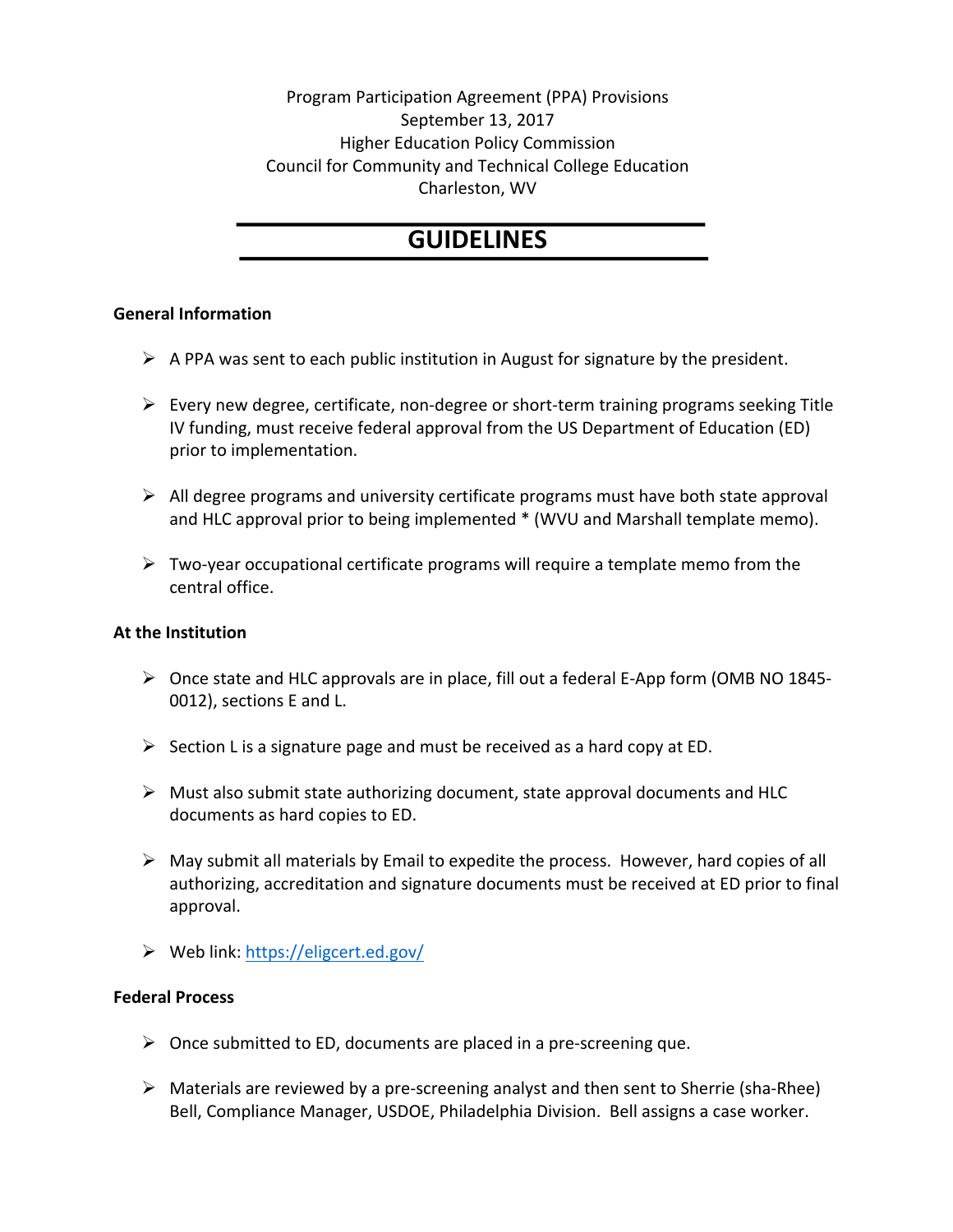- $\triangleright$  The application is processed by a case worker and is returned to Bell for approval or denial.
- $\triangleright$  The process can take up to 45 working days.

### **Other information Relevant to PPA**

- $\triangleright$  Section K, Question 69 is a free-form, open field comment box. Any questions or clarifications can be submitted by the school. Those written comments will show up as red text for the analyst. The analyst can then follow up with the school. If you are not sure you have done a submission correctly, make comments in the box.
- $\triangleright$  Once a submission is in the que for a case worker, it only stays open for modification for five days. If you need to correct a submission, you may need to follow-up rather quickly with the analyst.
- $\triangleright$  The name of the president of the institution must match the "wet" signature in Section L. If your institution has a new president, that information needs to be updated prior to completing any recertification.
- $\triangleright$  We ask that you copy the Commission/Council with all ED communication.
- $\triangleright$  Must also notify ED of program deletions. However, an ED spokesperson says E-App forms already exist for current programs and the school can go in and put an end date on the academic program. The spokesperson says the financial aid people will know how.
- $\triangleright$  Bell says, if asked, she can provide the name of the case worker to you.

ED contacts:

Sherrie Bell Compliance Manager Philadelphia Division Sherrie.Bell@ed.gov 202-377-3349

Nancy Gifford School Participation Team Lead Northeast Division Nancy.Gifford@ed.gov 215-656-6442

Institutional PPA also requires compliance with the following:

- campus crime statistics program
- Civil Rights Act